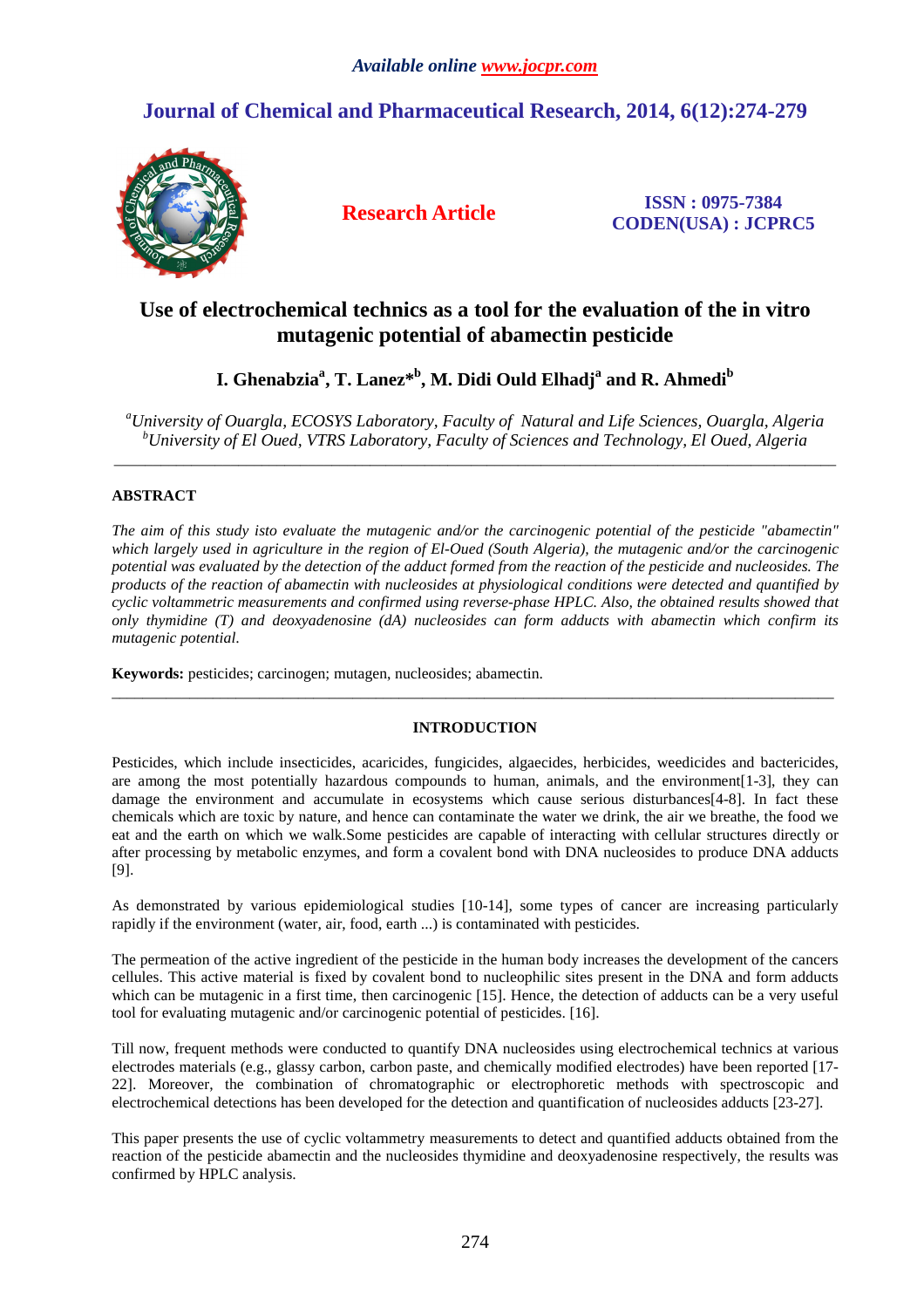## **EXPERIMENTAL SECTION**

*\_\_\_\_\_\_\_\_\_\_\_\_\_\_\_\_\_\_\_\_\_\_\_\_\_\_\_\_\_\_\_\_\_\_\_\_\_\_\_\_\_\_\_\_\_\_\_\_\_\_\_\_\_\_\_\_\_\_\_\_\_\_\_\_\_\_\_\_\_\_\_\_\_\_\_\_\_\_*

## *Chemical*

 $HPLC\text{-grade acetonitrile}$ , dipotassium hydrogen phosphate  $(K_2HPO_4)$  and potassium dihydrogen phosphate (KH2PO4) were purchased from Fisher Scientific Co. and used as received. Thymidine and Deoxyadenosine were purchased from Aldrich Chemical Co. and used as received. High purity water was used in all experiments. All other reagents used were of analytical grade.

## *Pesticide*

Among several commonly used pesticides in the El Oued region, one is chosen for evaluation of its mutagenic potential,

Common name: abamectin Commercial name: Avermectin Molecular Structure:



**HO Figure 1. Molecular Structure of abamectin** 

Formula:  $C_{48}H_{72}O_{14}$  (B1a),  $C_{47}H_{70}O_{14}$  (B1b) Active ingredient: abamectin Concentration: 18 g/l Dosage: 50-75ml/hl

This pesticide was supplied from Arysta lifscience SAA (France).

## *Instruments*

PGP301 potentiostat with voltamaster 4 version 7.08 software (radiometer analytical SAS), rotary evaporator (IKA Evaporator RV 06-ML), high performance liquid chromatograph (LC 20 AL, (Shimadzu Scientific Instruments, Kyoto, Japan), UV-Visible spectrophotometer (PRIM Advanced SCHOTT Instruments Gmbh), Incubator (Heidolph Instruments, type Heizmodul, Germany).

## *Reaction of abamectin with nucleosides*

Reactions of abamectin with nucleosides were carried out using phosphate buffer 0.05 M solution at pH 7.2 as a solvent. The general procedure was as follows: An excess of newly supplied abamectin (5 mM/L) was added to 25 ml of phosphate buffer containing the nucleosides: thymidine (1 mM/L) or deoxyadenosine (1 mM/L). The solutions were shaken until the reaction mixture become homogenous, then incubated at 37°C under agitation for 72 h. The reaction mixture was then analyzed using cyclic voltammetry and liquid chromatography technics.

## *Cyclic voltammetry*

Cyclic voltammetric measurements were carried out using voltalab40 PGZ301 potentiostat/galvanostat (radiometer analytical SAS). Experimentations were made in a double walled electrochemical cell of 25 mL and conventional three electrode system was employed. Glassy carbon working electrode (radiometer analytical SAS), having area 0.013 cm<sup>2</sup>, a platinum wire counter electrode, and an Hg/Hg<sub>2</sub>Cl reference electrode (3.0 M KCl). Data acquisitions were accomplished with a Pentium IV (CPU 3.0 GHz and RAM 1 Gb) microcomputer using VoltaMaster4 software version 7.08 (radiometer analytical SAS). Graphs plot were carried out using OriginLab software version 2.0 (Integral Software, France).

Cyclic voltammetric measurements were run from 0.8 to 2.5 V. All measurements were carried out at room temperature  $(25 \pm 1 \degree C)$ .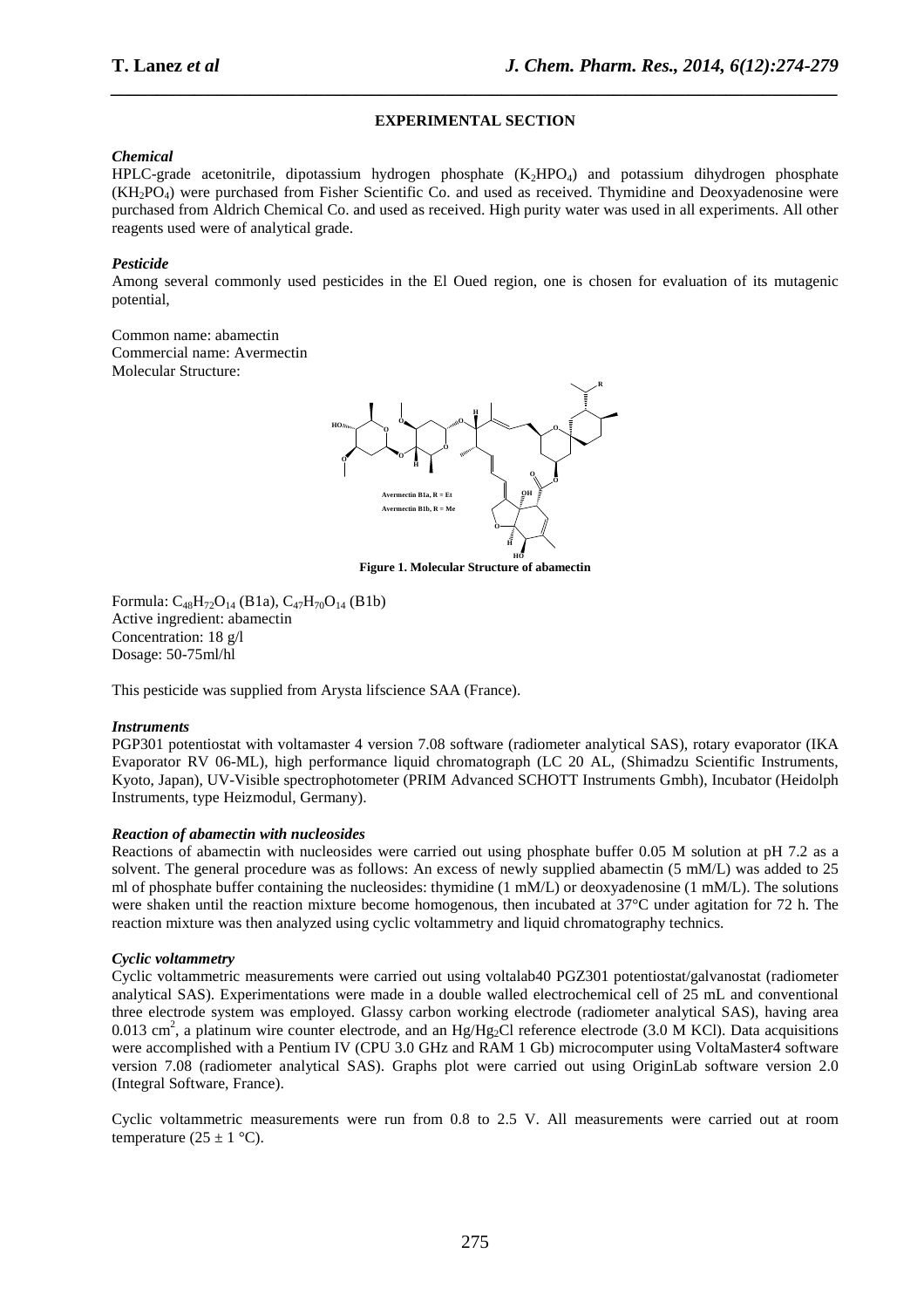#### *Chromatography*

This has been done through high performance liquid chromatographic (HPLC) technics to detect the formation of nucleosides adduct using chromatograms. Analyses were performed utilizing a high performance liquid chromatograph (LC 20 AL equipped with universal injector (Hamilton 25 µl) UV-VIS detector SPD 20A (Shimadzu). After incubation of the reaction mixture of nucleoside and pesticide for 72 hours at 37° C it was then analyzed under the following conditions: stationary phase, Shim-pack VP-ODS C18 (250 mm L. x 4.6 mm I.D., 5 µm). Flow rate: 1 mL/min. Oven temperature: 25 °C. UV detector: detection wavelength 260 nm. Injection volume: 20 µL. Run time: 50 min. A linear gradient was used for mobile phase as follows: linear gradient from 0% B to 12% B, 0-30 min; linear gradient from 12% B to 50% B, 30-50 min.

*\_\_\_\_\_\_\_\_\_\_\_\_\_\_\_\_\_\_\_\_\_\_\_\_\_\_\_\_\_\_\_\_\_\_\_\_\_\_\_\_\_\_\_\_\_\_\_\_\_\_\_\_\_\_\_\_\_\_\_\_\_\_\_\_\_\_\_\_\_\_\_\_\_\_\_\_\_\_*

#### **RESULTS AND DISCUSSION**

#### *Electrochemical results*

Typical cyclic voltammograms for thymidine, deoxyadenosine, and their reaction mixture with abamectin using a potassium phosphate buffer system are shown in Figure 2 and 3. Both figures show an electrochemically irreversible oxidation at positive potentials. Voltammograms registered after 72 hours of incubation of the reaction mixture at 37 °C indicate clearly the decrease of the anodic current density of both thymidine and deoxyadenosine indicating the decrease in their concentration in the reaction mixture.



**Figure 2. Cyclic voltammograms of 1 mM solutions of thymidine (dotted line) and thymidine + abamectin (full line) in 0.05 M phosphate buffer solution on a glassy-carbon electrode, pH= 7.2 at scan rate 100 mV/s** 



**Figure 3. Cyclic voltammograms of 1 mM solutions of deoxyadenosine (dotted line) and thymidine + abamectin (full line) in 0.05 M phosphate buffer solution on a glassy-carbon electrode, pH = 7.2 at scan rate 100 mV/s** 

#### *Chromatography results*

Chromatograms obtained from HPLC analysis of the reaction mixture of abamectin and thymidine after 72 hours of incubation under agitation at 37°C yielded one major product together with a number of minor products (Figure 5). Comparison of the UV absorption spectrum of the major product to that of thymidine (figure 4) clearly identified this substance as a thymidine adduct. A second major peak was often present in the chromatograms of reaction mixtures. This compound was also found in control.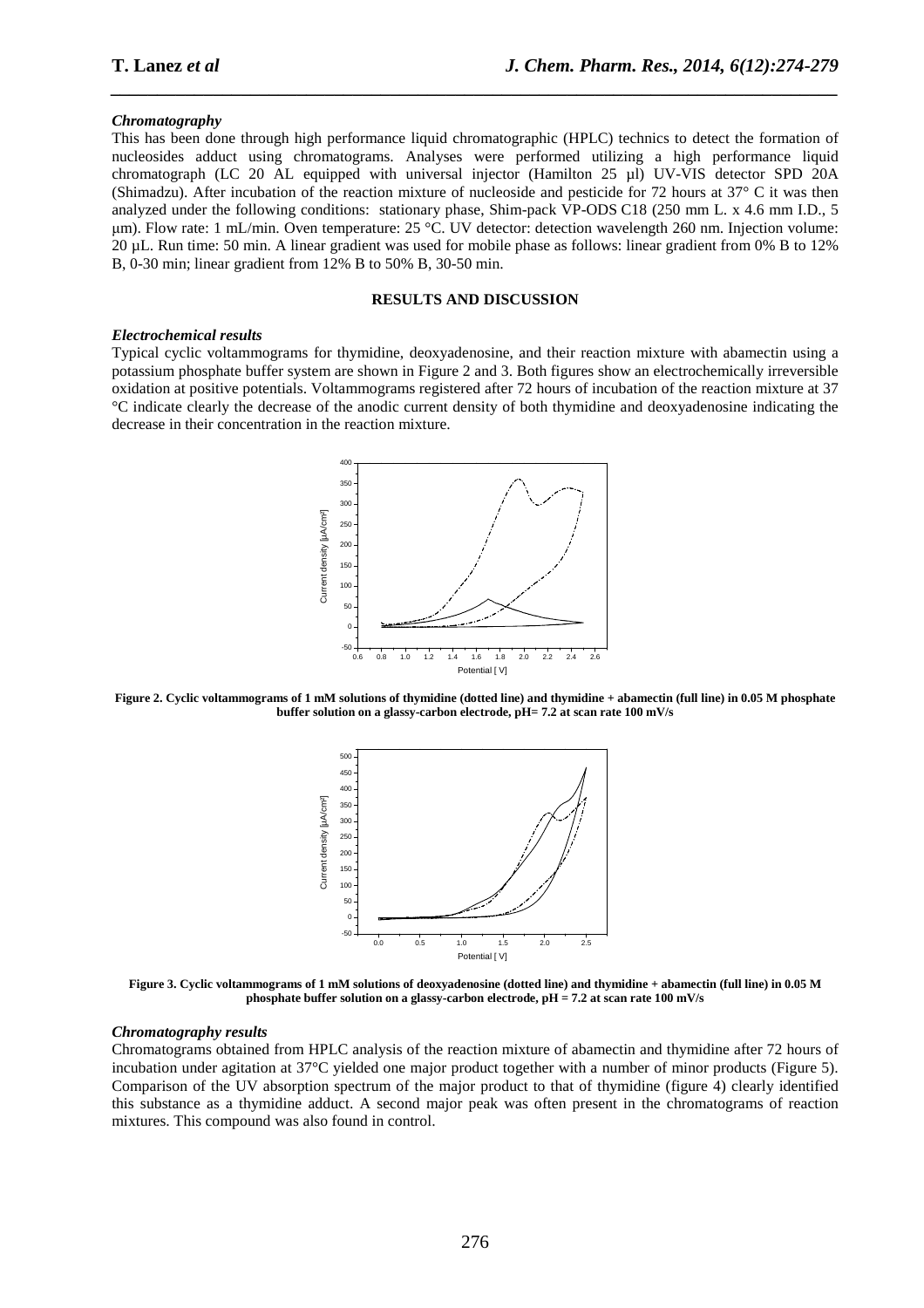

**Figure 5. HPLC chromatogram obtained from the analysis of the reaction mixture of abamectin and thymidine after 72 h of incubation under agitation at 37°C** 

The same results were obtained from HPLC analysis of the reaction mixture of abamectin and deoxyadenosine. Comparison of chromatogram of the reaction mixture (figure 7) to that of deoxyadenosine (figure 6) indicate clearly the formation of a product which could be identified as deoxyadenosine adduct. The peak of deoxyadenosine was also present in the chromatogram of the reaction mixtures which can be explain by the low yield of the adduct formation as confirmed by electrochemical assays.



**Figure 7. HPLC chromatogram obtained from the analysis of the reaction mixture of abamectin and deoxyadenosine after 72 h of incubation under agitation at 37°C**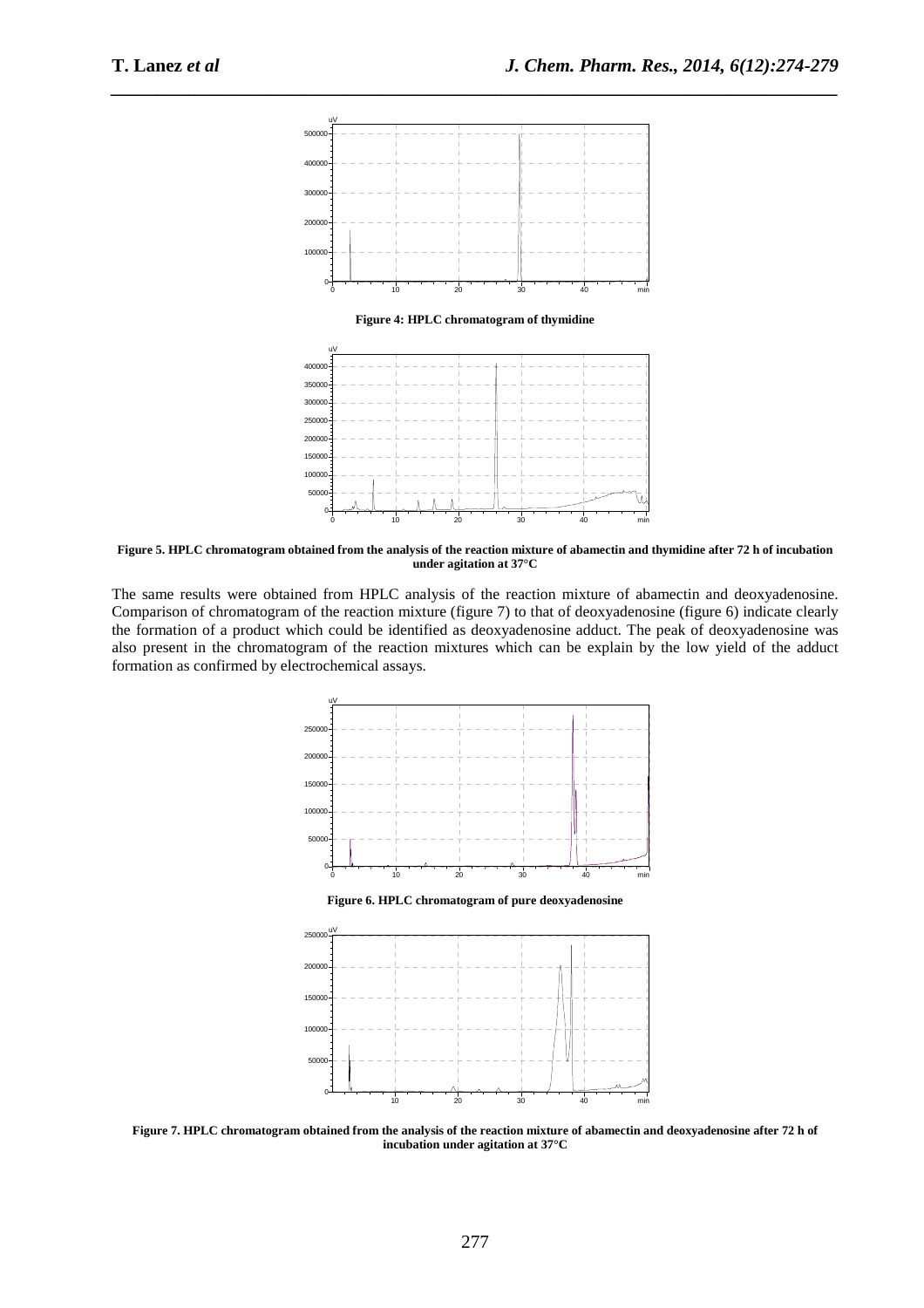Both data obtained from chromatographic and electrochemical studies demonstrate the interaction between abamectin pesticide and nucleosides. Cyclic voltammograms presented in figure 2 and 3 indicate clearly the decrease in the anodic current density of nucleosides, this decrease is assigned to the diminution in nucleosides concentration in the reaction mixture. Further analysis of the reaction mixture by HPLC chromatography show clearly the formation of nucleosides adducts (figures 5 and 7).

*\_\_\_\_\_\_\_\_\_\_\_\_\_\_\_\_\_\_\_\_\_\_\_\_\_\_\_\_\_\_\_\_\_\_\_\_\_\_\_\_\_\_\_\_\_\_\_\_\_\_\_\_\_\_\_\_\_\_\_\_\_\_\_\_\_\_\_\_\_\_\_\_\_\_\_\_\_\_*

The yield of the formation of the adduct obtained from nucleosides and pesticide can be calculated from electrochemical data using the following equation 1.

Yield % = 
$$
\left(1 - \frac{i_a(t=0)}{i_a(t=72h)}\right) \times 100
$$
 (1)

 $i_a(t = 0)$ , anodic pic current desity of pure nucleoside.

 $i_a(t = 72h)$ , anodic pic current desity of nucleoside in the reaction mixture after 72 hours of incubition at 37°C.

$$
Yield \% = \left(1 - \frac{67.93}{359.93}\right) \times 100 = 81.13 \%
$$

The yield of the deoxyadenosine adduct formed by abamectin can also be calculated using formula of equation 1 as follows:

$$
Yield % = \left(1 - \frac{325.52}{353.63}\right) \times 100 = 7.95 %
$$

#### **CONCLUSION**

In this paper, we have studied and evaluated the mutagenic potential of pesticide "abamectin"most used in agriculture in the region of El-Oued (South Algeria). The evaluation was achieved by the detection and analysis of the nucleosides adducts formed by abamectin using chromatographic and cyclic voltammetric analysis. Both technics revealed the interaction between nucleosides and pesticide. The yield of thymidine and deoxyadenosine adduct formed by abamectin, calculated using the decrease in the anodic pic current density was 81.13 and 7.95 % respectively.

#### **Acknowledgements**

This research was supported by the Algerian ministry of higher education and was administrated by VTRS laboratory under faculty of sciences and technology. The authors are grateful to Dr. Ahmed Chenna for many valuable discussions and insights provided during the course of this work. We are also indebted to Abdelkirm Rebiai and Ali Tliba for their help.

#### **REFERENCES**

[1] JJ Casarette; GC Freyer; WL Yauger; HW Klemner. *Hawaii Archives of Environmental Health*., **1968**, 17, 306- 311.

[2] B Krauthacker; AK Tanja; M Kralj; B Thalcevic; E Reiner. *International Archives of Occupational and Environmental Health.*, **1980**,45, 217-220.

[3] P Anna; P Nandoor; F IIdiko. *Science of the total environment.*, **1988**, 73, 229-244.

[4] KP Cantor;A Blair;G Everett;R Gilsor;LF Brumeister;LM Brown. *Cancer Research.*, **1992**, 52, 2447-2455.

[5] A Ferrer;AM Bona;M Castellano;J ToFigueras;M Brunet. *Bulletin of Environmental Contamination.*, **1992**, 48, 561-566.

[6] YK Matuo;JNC Lopes;IC Carsanova;T Matuo;JLC Lopes. *State of Sao Pauto, Brazil Arch Environ Contam Toxicol*., **1992**, 22, 167-175.

[7] JJ Addy;LF Robert;P Alphouse. *Journal of environmental science and health part A: environmental science and engineering.*, **1992**, 27, 967-981.

[8] GMH Swaen;C Varvliet;JJM Slangen; F Sturmans. *Scandinavian Journal of Work, Environment and Health*., **1992**, 18, 201-204.

[9] GS Garbellini;CV Uliana;H Yamanaka. *Journal of the Brazilian Chemical Society*.,**2013**,24(12), 1942-1949.

[10] SK Yadav. *Journal of Human Ecology.*, **2010**, 32(1), 37-45.

[11] D Belpomme; P Irigaray; L Hardell;R Clapp;L Montagnier;S Epstein;AJ Sasco. *Environmental Research.*, **2007**, 105, 414-429.

[12] MB Schenker;SA McCurdy. *American Journal of Industrial Medicine.*, **1990**, 18, 345-351.